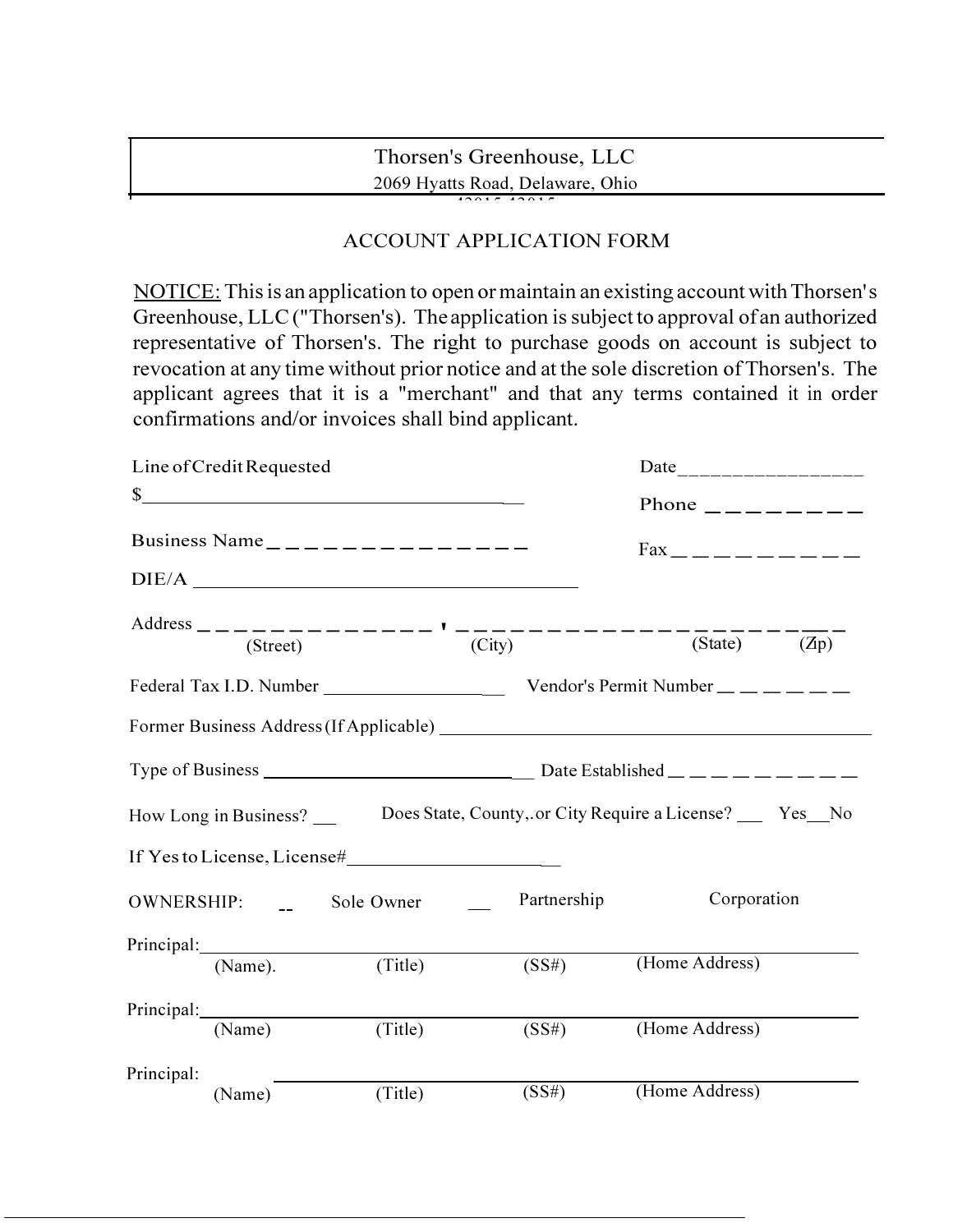|                                                                                                                                                                                                                                | Number of Employees ________ Est. Annual Sales $\frac{1}{2}$ __ _ _ _ _ Sales Area _ _ _ _ _ _                                                                                                                                 |  |  |  |
|--------------------------------------------------------------------------------------------------------------------------------------------------------------------------------------------------------------------------------|--------------------------------------------------------------------------------------------------------------------------------------------------------------------------------------------------------------------------------|--|--|--|
|                                                                                                                                                                                                                                |                                                                                                                                                                                                                                |  |  |  |
| Purchase Order Required?                                                                                                                                                                                                       | Yes<br>N <sub>0</sub>                                                                                                                                                                                                          |  |  |  |
|                                                                                                                                                                                                                                | TRADE REFERENCES: (Name Suppliers of Major Products and Services)                                                                                                                                                              |  |  |  |
|                                                                                                                                                                                                                                | Name $------------$ Phone $---------$                                                                                                                                                                                          |  |  |  |
|                                                                                                                                                                                                                                | Address Fax Fax Proposed and Payment Contract Payment Contract Payment Contract Payment Contract Payment Contract Payment Contract Payment Contract Payment Contract Payment Contract Payment Contract Payment Contract Paymen |  |  |  |
|                                                                                                                                                                                                                                | Name $------------------$ Phone $---------------$                                                                                                                                                                              |  |  |  |
|                                                                                                                                                                                                                                | $\frac{Fax}{2}$                                                                                                                                                                                                                |  |  |  |
| Name                                                                                                                                                                                                                           | $---------------------$ Phone                                                                                                                                                                                                  |  |  |  |
|                                                                                                                                                                                                                                | $\text{Fax}\_\_\_\_\_\_\_\_\$                                                                                                                                                                                                  |  |  |  |
| <b>BANK REFERENCES:</b>                                                                                                                                                                                                        |                                                                                                                                                                                                                                |  |  |  |
|                                                                                                                                                                                                                                | Name $---------------------$ Phone $---------------$                                                                                                                                                                           |  |  |  |
| Address                                                                                                                                                                                                                        | $\frac{1}{2}$ Fax                                                                                                                                                                                                              |  |  |  |
| Contact Contact Contact Contact Contact Contact Contact Contact Contact Contact Contact Contact Contact Contact Contact Contact Contact Contact Contact Contact Contact Contact Contact Contact Contact Contact Contact Contac |                                                                                                                                                                                                                                |  |  |  |
|                                                                                                                                                                                                                                | Name $--- - - - --- - --- - - -$ Phone                                                                                                                                                                                         |  |  |  |
| Address                                                                                                                                                                                                                        | $\frac{Fax}{ax}$                                                                                                                                                                                                               |  |  |  |
|                                                                                                                                                                                                                                | Acct. # _ _ _ _ _ _ _ _ _ _ _ _                                                                                                                                                                                                |  |  |  |

Applicant agrees to pay any collection costs incurred to collect the unpaid balance, including compound interest on the unpaid balance as allowed by state law (which shall be at the rate of 18% per annum unless a lower rate is expressly agreed to in writing by Thorsen's) and any attorney fees (including costs) incurred.

Arbitration. Any disputes or disagreements arising under or related to contracts made with the applicant after the date of this agreement that the parties cannot mutually resolve shall be resolved through binding arbitration by one arbitrator under the Commercial Arbitration Rules of the American Arbitration Association. The arbitration shall be conducted in Franklin County, Ohio, unless Thorsen' s Greenhouse LLC requests that the arbitration be held in Delaware County, Ohio. The decision and any award of the arbitrators shall be final and binding upon the parties. Judgment upon the arbitration award may be entered and enforced in any court having jurisdiction thereof. The parties agree that any arbitration conducted hereunder shall be governed by the Federal Arbitration Act, 9 United States Code§§ 1-16, as now existing or hereinafter amended.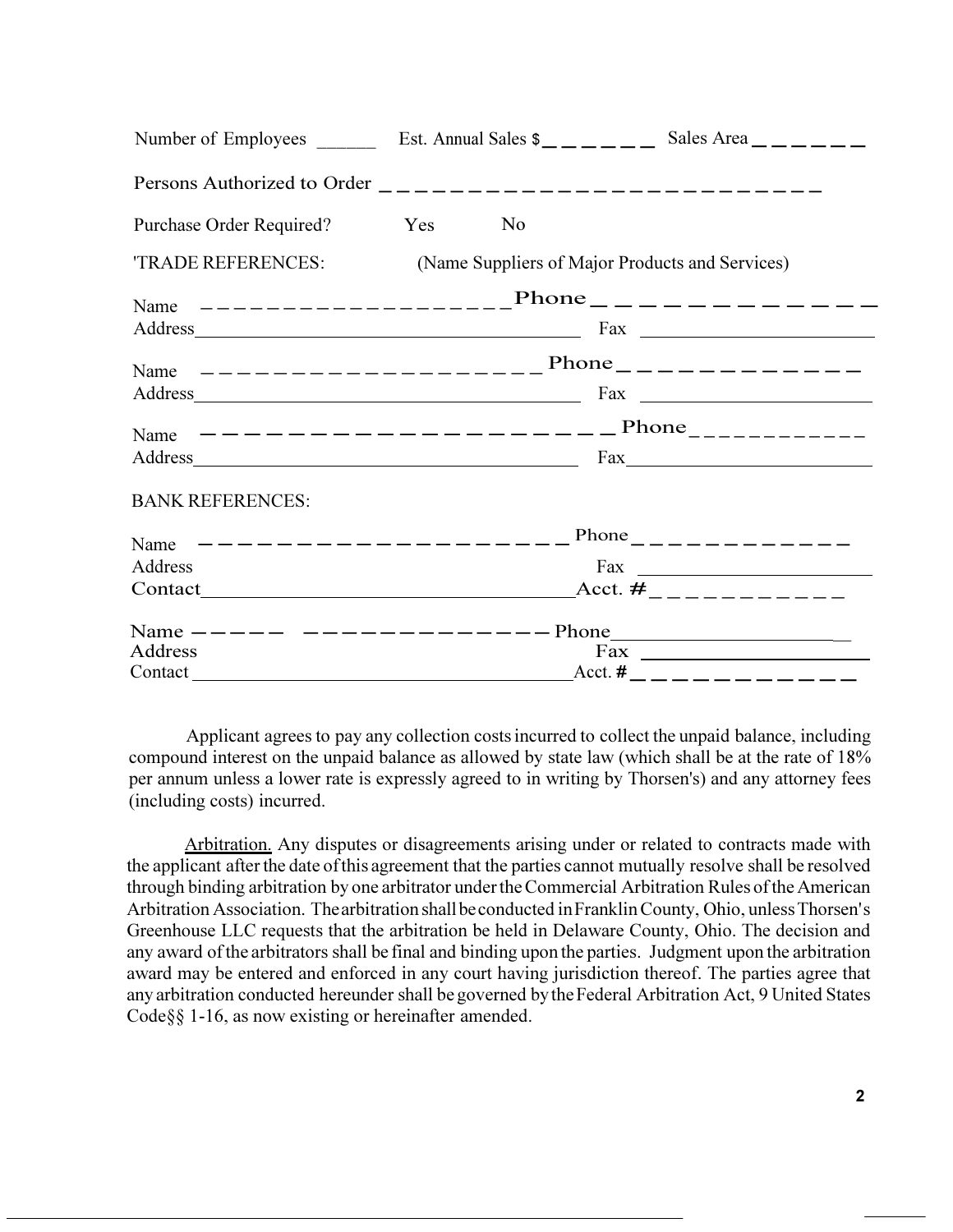THE UNDERSIGNED AS AN INDUCEMENT TO GRANT CREDIT WARRAl"'ITS THAT 'FEDE INFORMATION SUBMITTED IS 'IRUE AND CORRECT. You ARE AUIIHORIZED 'IO INVESTAGATE 'IJPlJE CREDIT REFERENCES LISTED ABOVE.

| Name | (Title) | Name | (Title) |
|------|---------|------|---------|
| Name | (Title) | Name | (Title) |

TO: Thorsen's Greenhouse, LLC 2069 Hyatts Road, Delaware, Ohio 43015

## PERSONAL GUARANTEE

In consideration of credit being extended by Thorsen's Greenhouse, LLC to the above named applicant for merchandise to be purchased whether applicant be and individual or individuals, a proprietorship, a partnership, a corporation, or other entity, the undersigned guarantor or guarantors each hereby contract and guarantee to Thorsen's Greenhouse, LLC the faithful payment, when due, of all accounts of said purchases made after the date of this application. The undersigned guarantor or guarantors each hereby expressly waive all notice of acceptance of this guarantee, notice of extension of credit to applicant, presentment, and demand for payment on applicant, protest and notice to undersigned guarantor or guarantors of dishonor or default by applicant or with respect to any security held by Thorsen's Greenhouse, LLC, extension of time of payments to applicant, acceptance of partial payment or partial compromise, all other notices to which the undersigned guarantor or guarantors might otherwise be entitled and demand for payment under this guarantee. Any revocation of this guarantee shall be in writing and delivered to Thorsen' s Greenhouse, LLC at the address shown above (or at such other address designated by Thorsen's) and shall only become effective when actually received by Thorsen's.

| Signature | Date | Print | <b>Tide</b>  |
|-----------|------|-------|--------------|
| Signature | Date | Print | <b>Title</b> |